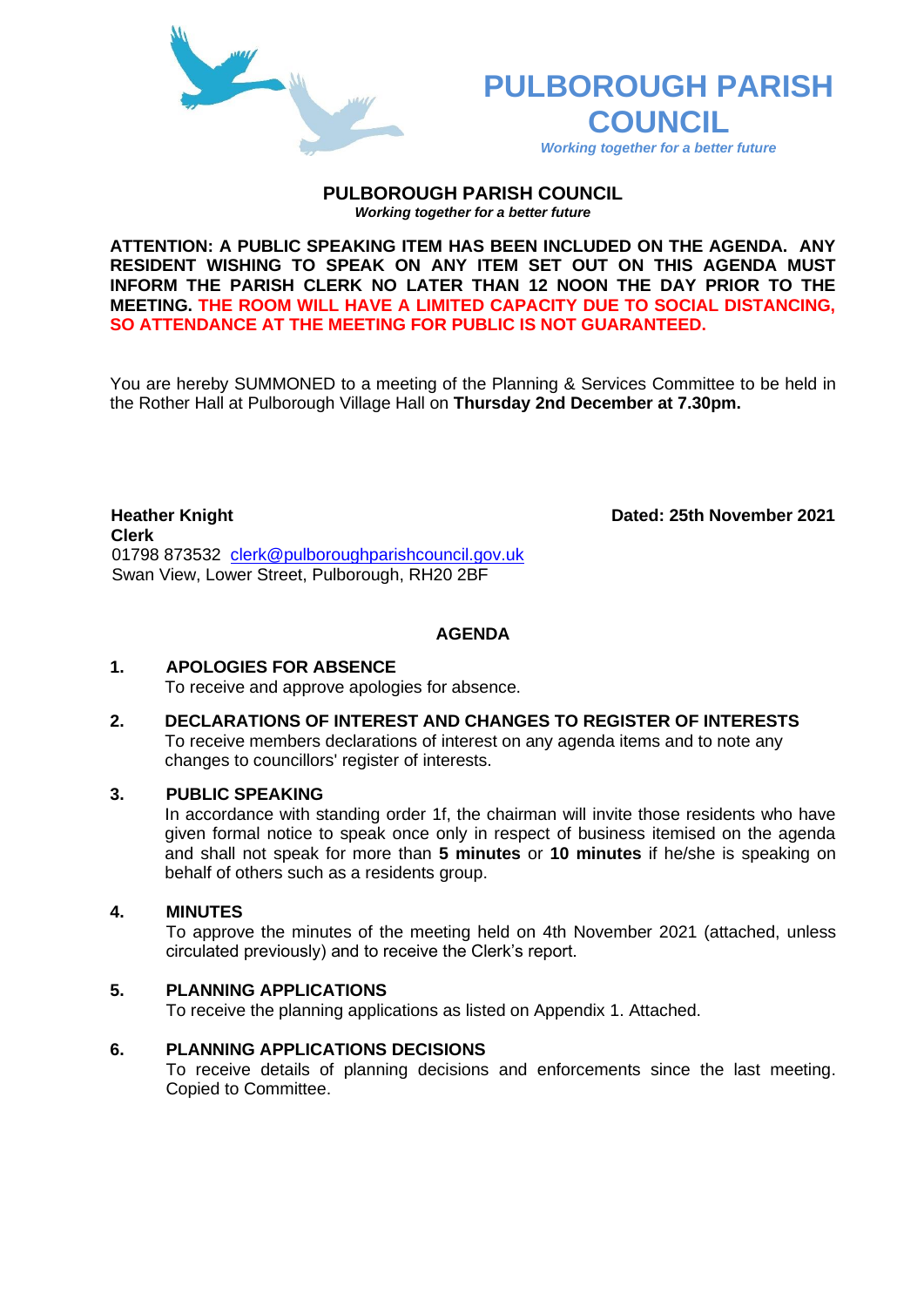# **7. A29 AREA BETWEEN CHURCH HILL AND SWAN BRIDGE**

To discuss the response from Coldwaltham Parish Council to the email sent by PPC – Min.28, 01.07.21, Min 62, 07.10.21 & Min. 71, 04.11.21 refers. Copied to Committee.

# **8. MILLENNIUM CLOCK ON LOWER ST, PULBOROUGH**

To receive report from Cllr Hunt, if available, regarding hire/loan of lifting equipment to facilitate servicing the Millennium Clock and decide if the clock should be repaired.

## **9. WSCC CONSULTATION - PROPOSED PERMANENT TRAFFIC ORDERS STOPHAM ROAD, PULBOROUGH**

To receive and discuss any comments to be submitted to the above consultation. Copied to Committee.

# **10. CORRESPONDENCE**

To note items of correspondence and to give guidance to the Clerk, where necessary, in responding.

# **11. PAYMENTS**

To approve payments for signing (details to be circulated to members prior to meeting).